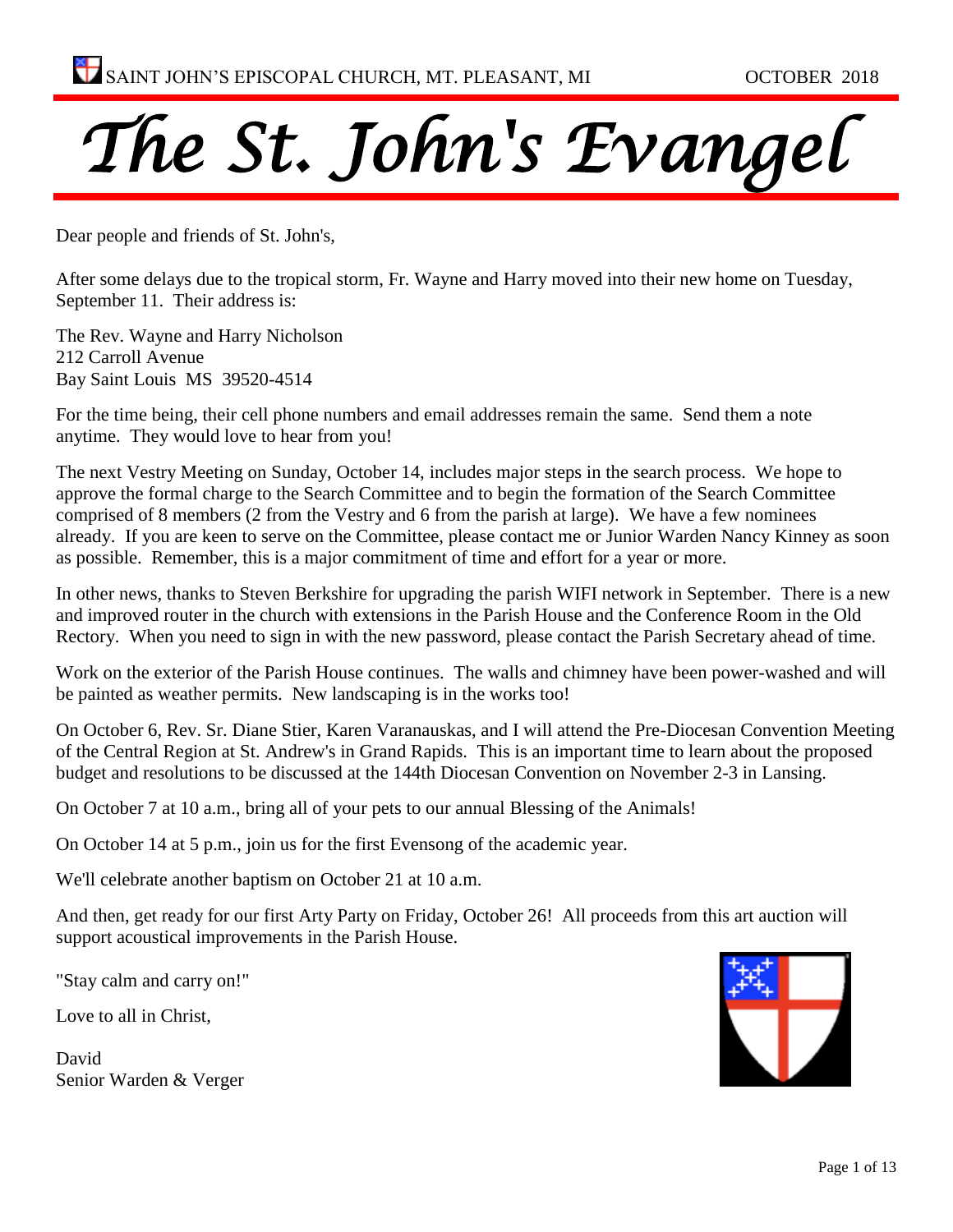

**Remember Our Homebound Members** Stop by to visit or drop a card to our parish members who are homebound.

**Alma Dickerson** 461 E. Wing Rd., Mt. Pleasant 772-2516.

**Al Neal** Maplewood, 1945 Churchill Blvd. Mt. P - 773-6172

### **Forrest Robinson**

Green Acres, 1805 E. Remus Rd. Room 205Mt. P. The Facility, 772-3456

### **St. John's Prayer Group**

The 16 members of the Prayer Group offer petitions daily for the church and for specific requests. All parishioners are welcome to become members of



the Prayer Group or to submit requests by calling Sandy Wood, 773-9326, Martha Rarick, 773-7510, or the church office at 773-7448.



### **Home Communion**

Just a reminder: you should let the parish office know if you are ill and wish to receive communion or a visit from either the clergy or a Lay Eucharistic Minister.



| Brandon DeLong     | 2              |
|--------------------|----------------|
| Robert Miller      | $\overline{2}$ |
| Linda Susan Beard  | 3              |
| Pete L'Hommedieu   | $\overline{4}$ |
| Matthew Alton      | 6              |
| Spencer Kelly      | $\overline{7}$ |
| Allen Salmonsen    | $\overline{7}$ |
| Christopher Dyer   | 9              |
| Ryan Kantak        | 14             |
| Ian Miller         | 14             |
| Rod Leslie         | 16             |
| Sandy Wood         | 21             |
| Amy Redman         | 26             |
| Aaron Hartshorne   | 27             |
| Anne Hiebert Alton | 29             |
|                    |                |

| <b>Gabriel Kney</b> |    |
|---------------------|----|
| & Mary Lou Nowicki  | 3  |
| Frank & Diane Benn  | 10 |
| Christi Brookes     |    |
| & D. J. Proctor     | 12 |
| Jane Gilmore        |    |
| & Cindy Seger       | 30 |

### **Parish House Kitchen Linens**

If you took the kitchen towels and dish cloths home to wash after Coffee Hour, we do appreciate that! However…you need to remember to return them to the kitchen as soon as you can! We want to be sure that

our next Hosts have fresh, clean linens when they are needed! Thank you!

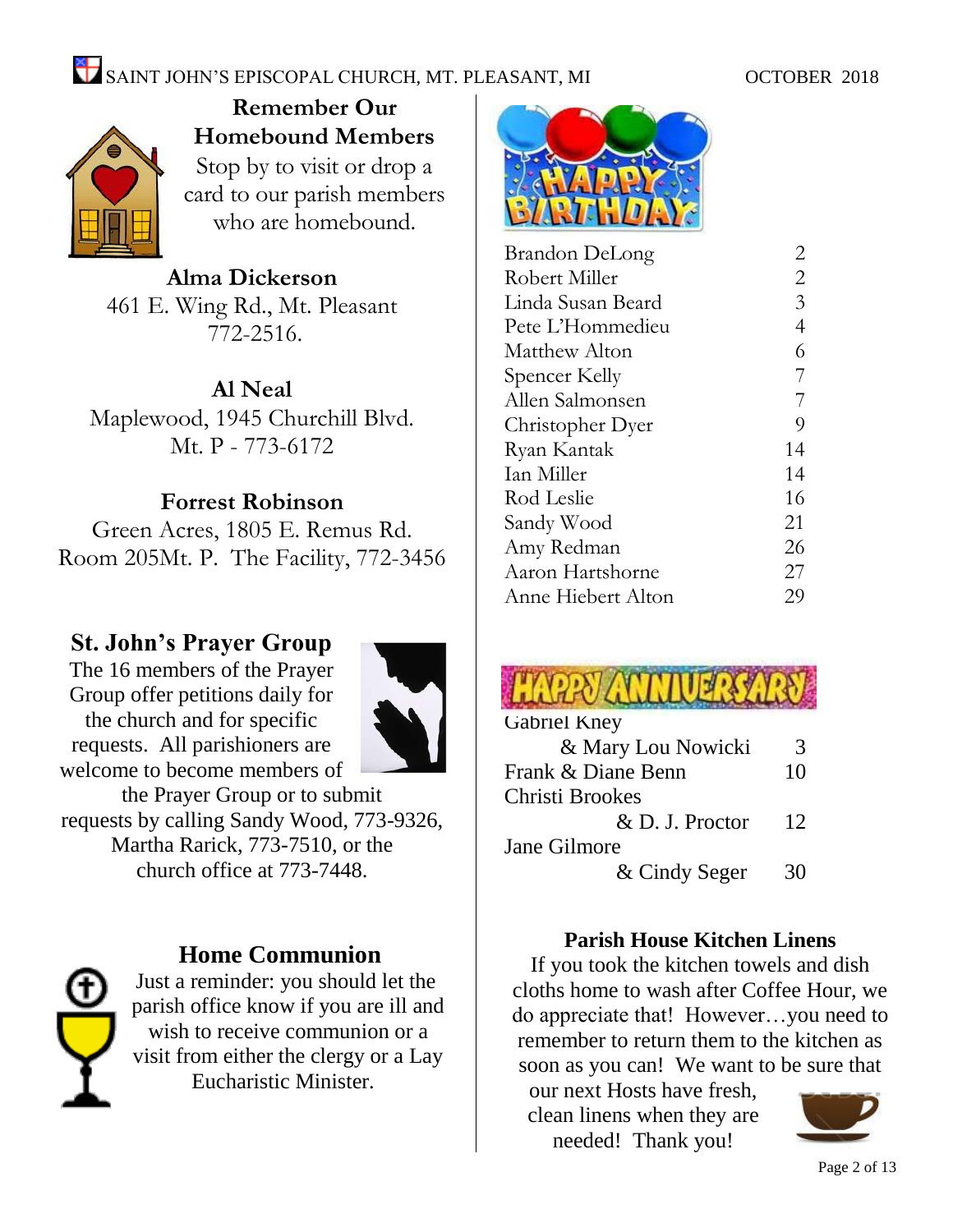### Outside the Tent

On September 21 we celebrated the life of long-time parishioner, Forrest Robinson. His daughter, Allegra Blake, read two poems in his honor. The acoustics in the church being what they are, I am sure that those who sat near the back did not hear what she read, and so I send your way one of those poems, "Shifting the Sun," by Diana der-Hovanessian.

When your father dies, say the Irish you lose your umbrella against bad weather. May his sun be your light, say the Armenians.

When your father dies, say the Welsh you sink a foot deeper into the earth. May you inherit his light, say the Armenians.

When your father dies, say the Canadians you run out of excuses. May you inherit his sun, say the Armenians.

When your father dies, say the Indians he comes back as the thunder. May you inherit his light say the Armenians.

When your father dies, say the Russians, he takes your childhood with him. May you inherit his light say the Armenians.

When your father dies, say the British, you join his club you vowed you wouldn't. May you inherit his sun, say the Armenians.

When your father dies, say the Armenians, your sun shifts forever and you walk in his light.

+++++

Those of us who have lost our fathers can relate to the powerful images the author—who died this past year—sends for our contemplation. Those of us whose fathers still live can give thanks for that blessing.

Peace, Nancy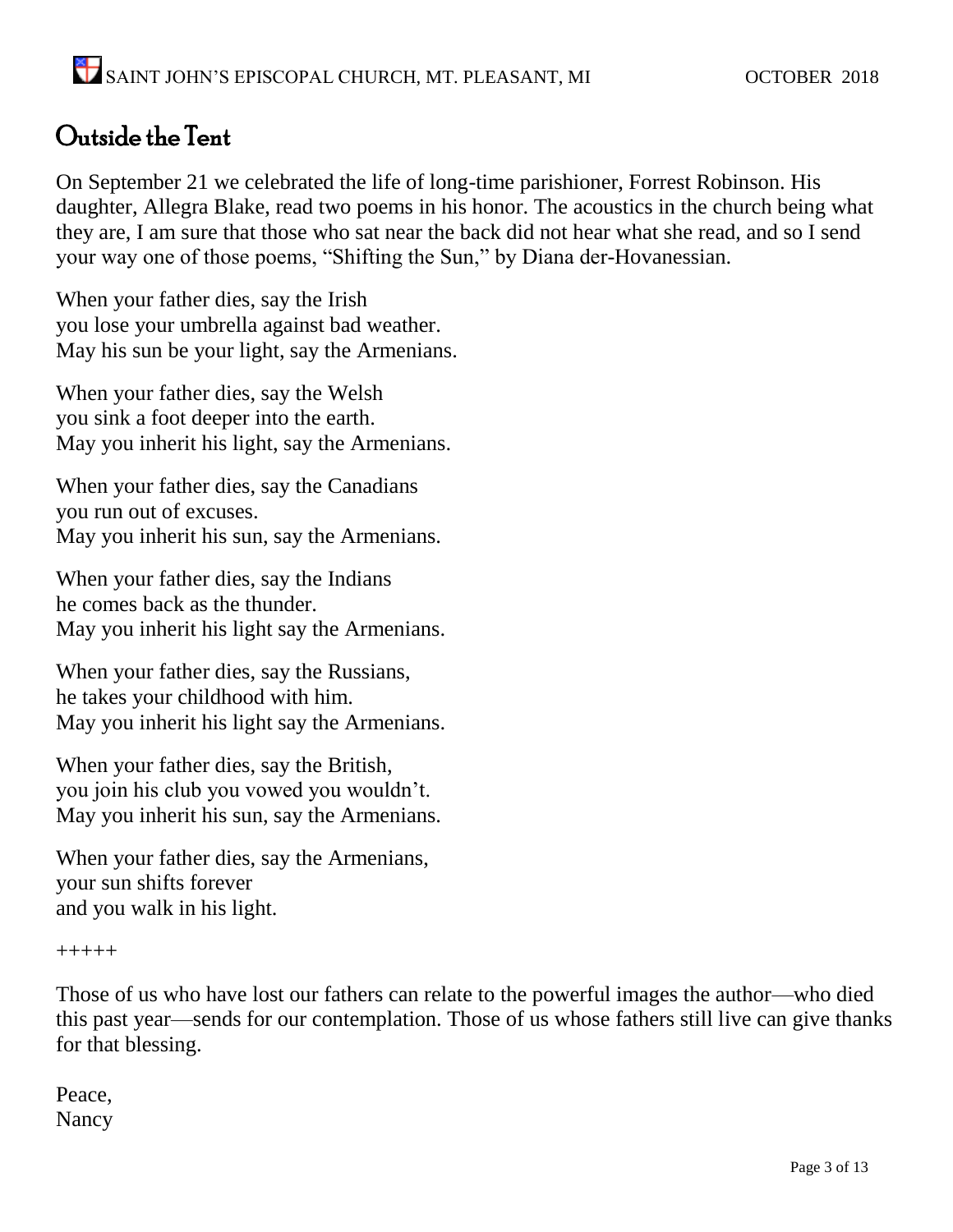### **Saint John's & Friends First Annual Arty Party! Friday, October 26th, at 6:30 pm**

Mark your calendars for an evening of boisterous bidding & frivolous fun! Beginning Sunday, September 30th, **tickets will be sold 2 for \$25 and 4 for \$50**. Come one, come all,



and bring your friends! Enjoy tasty foods and beverages while you mingle and place your silent auction bids, then join the live art and experiences auction with our very own Sr Diane as auctioneer. Contact Harriette White and Tom Cochrane if you have art or experiences you'd like to contribute, and Lara Raisanen if you'd like to preorder tickets. Proceeds will fund sound dampening equipment for the Parish House.

### *"The Many Faces of Prayer***"**

### **A Day of Reflection and Discussion with Fr. Bert Gohm**

This retreat day will focus on various facets of prayer and spirituality. Fr. Gohm will compare a spirituality of devotion with a contemplative spirituality. Then he will lead the group in exploring prayer as relationship, praying with scripture, meditation and contemplative prayer of awareness. There will be time for personal reflection as well as group discussion.

Fr. Gohm is a retired priest in the Diocese of Saginaw. He has presented many retreat on spirituality for Lay Ministers, and other groups within the Diocese. He also has taught in the Lay Ministry Program since its

inception. This retreat will be held on **October 20, 2018 at St. John's Episcopal Church. The day will begin with a continental breakfast at 8:30 am and end about 3:00 pm. We will also have lunch, and** 

**snacks available throughout the day. There is a \$10.00 registration fee.** Please find registration forms in the Parish Hall.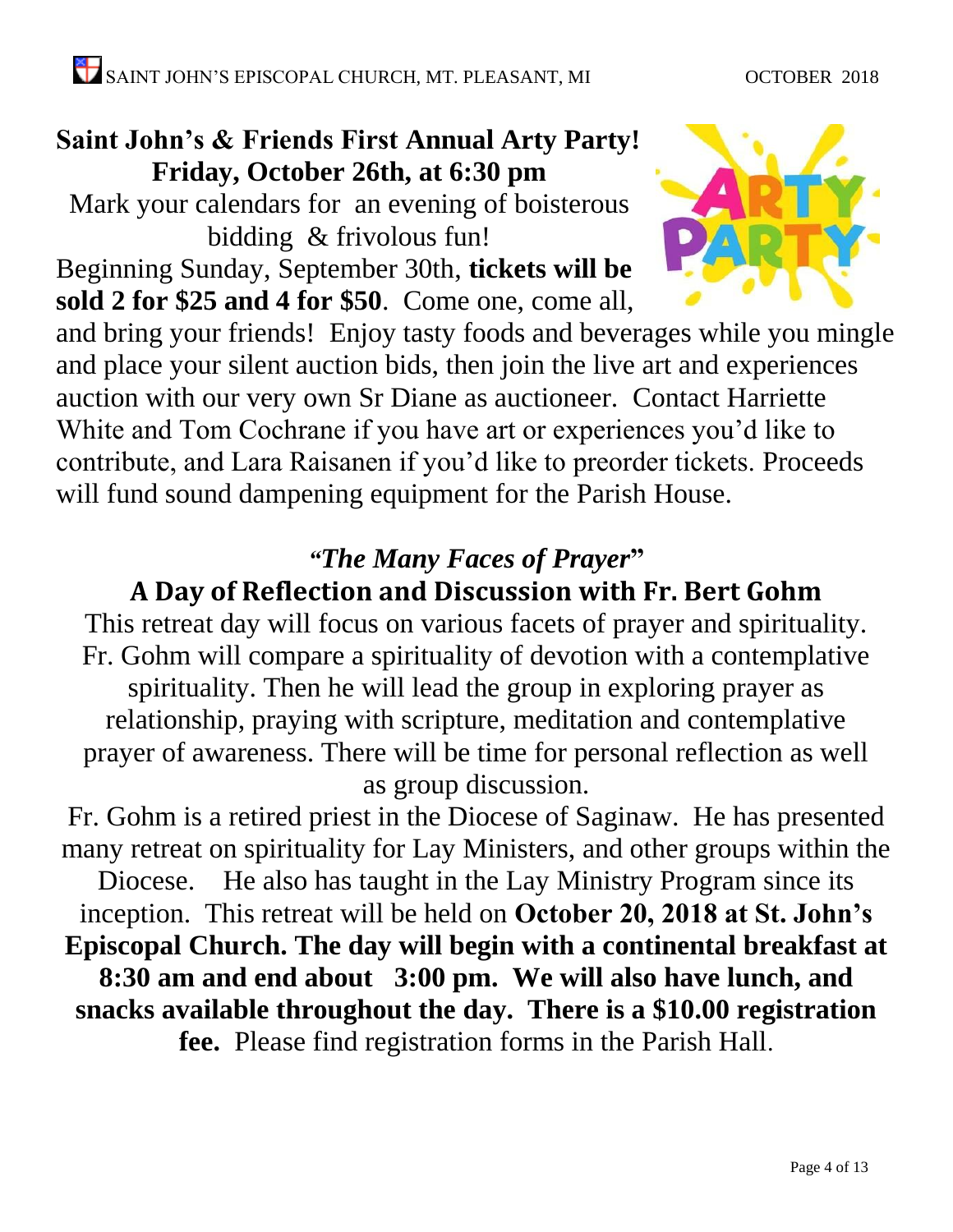# October 2018 Sunday Lay Ministry

| <b>DATE</b>                                                 | <b>LESSONS</b>                                                             | <b>PRAYERS</b>                                              | <b>GREETERS</b>                            | <b>COFFEE</b><br><b>HOUR</b><br><b>HOSTS</b> | <b>ACOLYTES</b>    | <b>ALTAR</b><br><b>GUILD</b>            |
|-------------------------------------------------------------|----------------------------------------------------------------------------|-------------------------------------------------------------|--------------------------------------------|----------------------------------------------|--------------------|-----------------------------------------|
| <b>October</b><br>7                                         | 8:00 a.m.<br>Jim Thurston                                                  | 8:00 a.m.<br><b>Jim Thurston</b>                            | Rod Leslie and                             | David and                                    | Emma               | Pamela                                  |
| 20<br><b>Pentecost</b>                                      | 10:00 a.m.<br><b>Henry Fulton</b>                                          | 10:00 a.m.<br>Nancy<br>Hartshorne                           | Marian Matyn                               | Jennifer<br>Dingman                          | Dingman            | Dingman and<br>Peg Hicks                |
|                                                             | Lectionary: Genesis 2:18-24                                                | Psalm 8                                                     | Hebrews 1:1-4; 2:5-12                      |                                              | Mark 10:2-16       |                                         |
| <b>October</b><br>14<br>21<br><b>Pentecost</b>              | 8:00 a.m.<br>Martha Rapick<br>10:00 a.m.<br>Nancy<br>Hartshorne            | 8:00 a.m.<br>Peg Hicks<br>10:00 a.m.<br><b>Henry Fulton</b> | Sandy Wood<br>and<br><b>Harriett White</b> | Ford and<br>Pamela<br>Dingman                | <b>Rex Dingman</b> | Pamela<br>Dingman and<br>Peg Hicks      |
|                                                             | Lectionary: Amos $5:6-7,10-15$                                             | Psalm 90:12-17                                              |                                            | Hebrews 4:12-16                              | Mark 10:17-31      |                                         |
| <b>October</b><br>21<br>22<br><b>Pentecost</b>              | 8:00 a.m.<br>Barbara<br>Sheperdigian<br>10:00 a.m.<br>Joan Kadler          | 8:00 a.m.<br>Martha Rarick<br>10:00 a.m.<br>Mary Kiesgen    | Colin, Anne,<br>and Matthew<br>Alton       | Joan Kadler<br>and Mary<br>Kiesgen           | Matthew<br>Kinney  | Ella Jo Regan<br>and<br>David Shirley   |
|                                                             | Lectionary: Isaiah 53:4-12                                                 | Psalm 91:9-16                                               | Hebrews 5:1-10                             |                                              | Mark 10:35-45      |                                         |
| <b>October</b><br>28<br>23<br><b>Pentecost</b>              | 8:00 a.m.<br><b>Steve</b><br><b>Berkshire</b><br>10:00 a.m.                | 8:00 a.m.<br>Peg Hicks<br>10:00 a.m.<br>Joan Kadler         | Laura<br>Cochrane and<br>Marcia David      | David, Nancy,<br>and Matthew<br>Kinney       | Matthew<br>Kinney  | Ella Jo Regan<br>and<br>David Shirley   |
|                                                             | Lectionary: Jeremiah 31:7-9                                                | Psalm 126                                                   | Hebrews 7:23-28                            | Mark 10:46-52                                |                    |                                         |
| <b>November</b><br>4<br><b>All Saints'</b><br><b>Sunday</b> | 8:00 a.m.<br><b>Barbara</b><br>Sheperdigian<br>10:00 a.m.<br>Carol Lauffer | 8:00 a.m.<br>Martha Rarick<br>10:00 a.m.<br>Sandy Wood      | David and<br>Jennifer<br>Dingman           | Carol Lauffer<br>and Lynne<br>L'Hommedieu    | Emma<br>Dingman    | Pamela<br>Dingman and<br>Harriett White |
|                                                             | Lectionary: Isaiah 25:6-9                                                  | Psalm 24                                                    | Revelation 21:1-6a                         | John 11:32-44                                |                    |                                         |

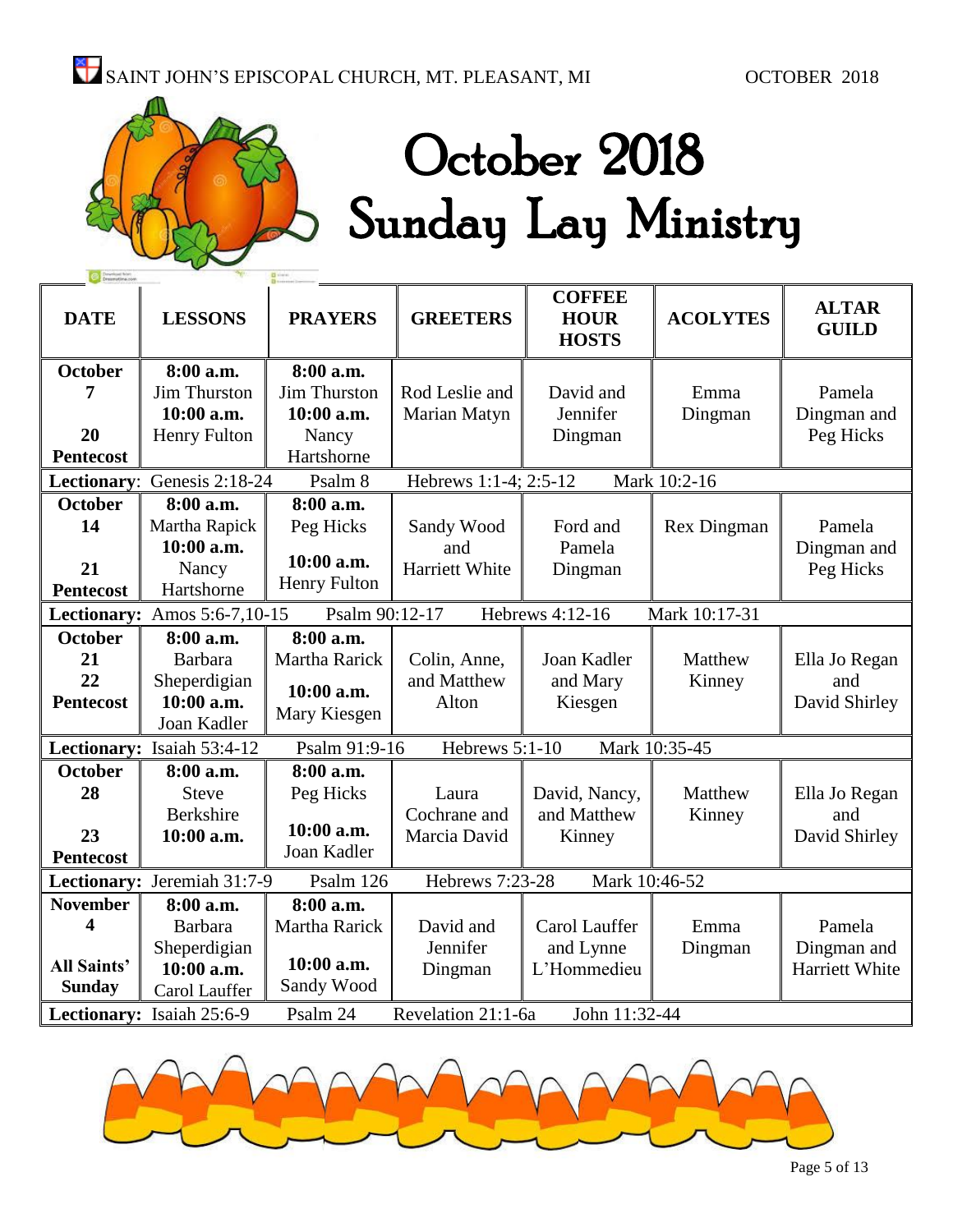

### OCTOBER 2018 at St. John's Episcopal Church. For updates, visit the Parish Website and click on "Calendar"

| Sunday                                                                                      | Monday                         | Tuesday                            |                 | Wednesday                            | Thursday                                                | Friday                         | Saturday                                        |
|---------------------------------------------------------------------------------------------|--------------------------------|------------------------------------|-----------------|--------------------------------------|---------------------------------------------------------|--------------------------------|-------------------------------------------------|
| <b>19 PENTECOST</b><br>SEPT.3                                                               | <b>OCTOBER 1</b>               |                                    | $\overline{2}$  | $\mathbf{3}$                         | $\overline{4}$                                          | $\overline{S}$                 | 6                                               |
| 8 a Holy Eucharist<br>10 a Holy Eucharist                                                   | 12 Noon DOK                    | 10 a.m. Tai Chi                    |                 |                                      | 10 a.m. Tai Chi                                         | <b>Office Closed</b>           |                                                 |
| 9 a Sunday School<br>10 a Pine River                                                        | 4 p.m.<br><b>Music Meeting</b> | 5:3-p.m. Yoga                      |                 |                                      | $5:30$ p.m.<br>Choir Rehersal                           |                                |                                                 |
| 5 p. Potluck & Holy<br><b>Euchars at Emmaus</b><br>5 p Yoga                                 | 5:30 a.m.EfM                   | 7 p.m.<br>Compassionate<br>Friends |                 |                                      | 6-9 p League of<br><b>Women Votes</b><br>(Parish House) |                                |                                                 |
| 20 PENTECOST<br>$\overline{7}$                                                              | 8                              |                                    | 9               | 10                                   | 11                                                      | $\overline{12}$                | $\overline{13}$                                 |
| 8 a Holy Euchrist<br>9 a Sunday School<br>10 a Choral Eucharist<br>with Blessing of Animals | 4 p.m.<br><b>Music Meeting</b> | 10 a.m. Tai Chi<br>5:30 p.m. Yoga  |                 |                                      | 10 a.m. Tai Chi<br>5:30 p.m.<br>Choir Rehersal          | <b>Office Closed</b>           |                                                 |
| 10 a Pine River<br><b>Vestry Meeting</b><br>5 p. Holy Eucharst<br>at Emmaus<br>5 p Yoga     | 5:30:p.m. EfM                  |                                    |                 |                                      | 6-9 p League of<br><b>Women Votes</b><br>(Parish House) |                                |                                                 |
| 21 PENTECOST<br>14                                                                          | $\overline{15}$                |                                    | $\overline{16}$ | $\overline{17}$                      | <b>18</b>                                               | $\overline{19}$                | $\overline{20}$                                 |
| 8 a Holy Euchrist<br>10 a Choral Eucharist<br>9 a Sunday School                             | 9:30 a.m. Staff<br>Meeting     | 10 a.m. Tai Chi                    |                 |                                      | 10 a.m. Tai Chi                                         | <b>Office Closed</b>           | Faithweavers<br><b>Retreat Day</b><br>(All day) |
| 10 a Pine River<br>11:30 a Vestry Meets<br>5 p. Holy Euchars                                | 4 p.m.<br><b>Music Meeting</b> | 5:3- p.m. Yoga                     |                 |                                      | 5:30 p.m.<br>Choir Rehersal                             |                                |                                                 |
| at Emmaus<br>5 p Yoga                                                                       | 5:30p.m. EfM                   |                                    |                 |                                      |                                                         |                                |                                                 |
| 22PENTECOST<br>$\overline{21}$                                                              | $\overline{22}$                |                                    | $\overline{23}$ | 24                                   | 25                                                      | 26                             | 27                                              |
| 8 a Holy Euchrist<br>10 a Choral Eucharist<br>9 a Sunday School                             | Evangel Deadline               | 10 a.m. Tai Chi                    |                 |                                      | 10 a.m. Tai Chi                                         | <b>Office Closed</b>           |                                                 |
| 10 a Pine River<br>5 p. Holy Euchars<br>at Emmaus                                           | 4 p.m.<br><b>Music Meeting</b> | 5:3- p.m. Yoga                     |                 |                                      | 5:30 p.m.<br>Choir Rehersal                             | 5:30 p.m.<br><b>Arty Party</b> |                                                 |
| 5 p Yoga                                                                                    | 5:30 p.m. EfM                  |                                    |                 |                                      |                                                         |                                |                                                 |
| All Saints' Sunday<br>$\overline{28}$                                                       | $\overline{29}$                |                                    | $\overline{30}$ | $\overline{31}$                      | <b>NOV. 1</b>                                           | $\overline{2}$                 | 3 <sup>1</sup>                                  |
| 8 a Holy Euchrist<br>10 a Choral Eucharist<br>9 a Sunday School<br>10 a Pine River          | 4 p.m.<br><b>Music Meeting</b> | 10 a.m. Tai Chi                    |                 | <b>All Souls</b><br>Day<br>Halloween | 10 a.m. Tai Chi                                         | <b>Office Closed</b>           |                                                 |
| 5 p. Potluck & Holy<br>Euchars at Emmaus<br>5 p Yoga                                        | 5:30:p.m. EfM                  | 5:3- p.m. Yoga                     |                 |                                      | 5:30 p.m.<br>Choir Rehersal                             |                                |                                                 |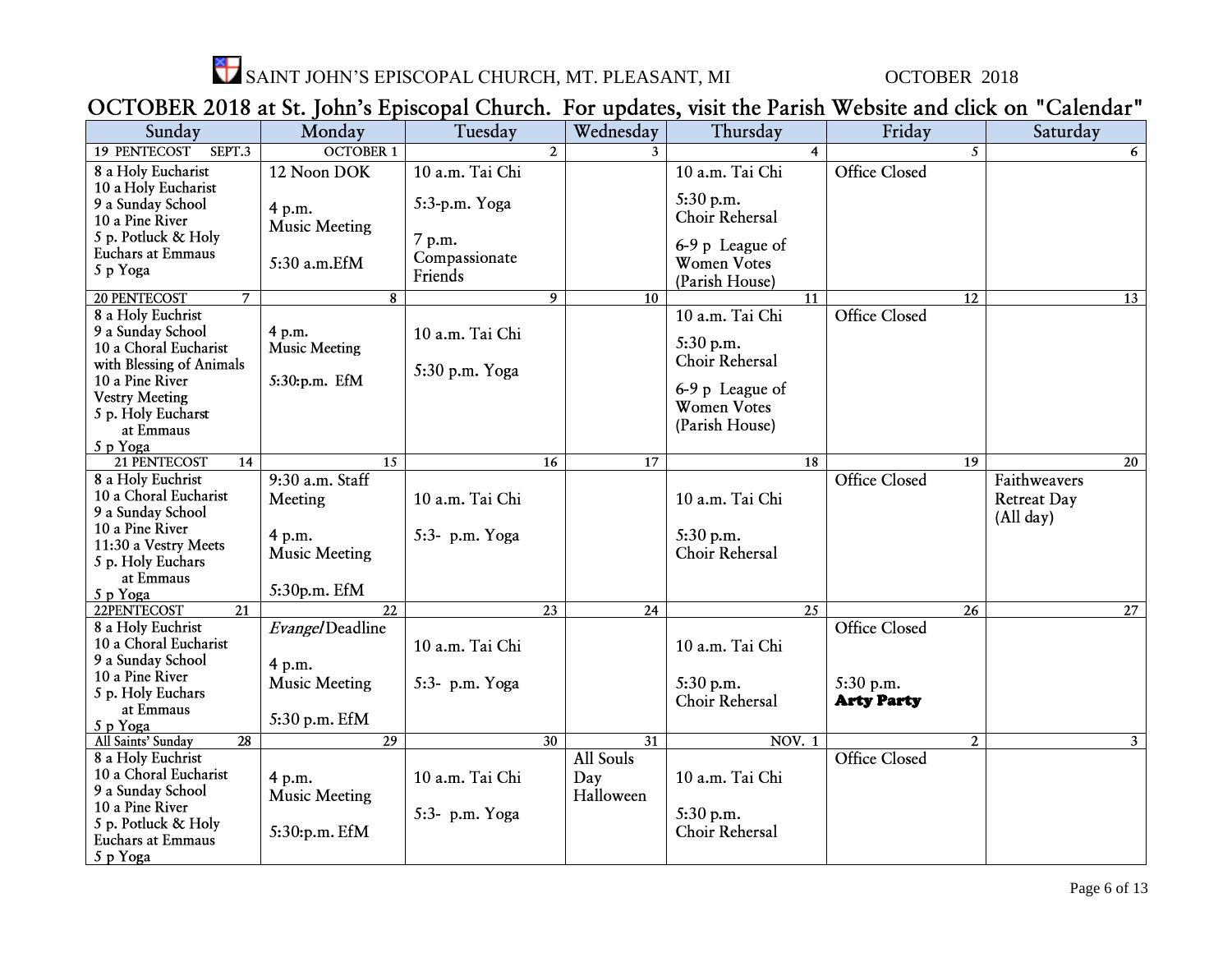

**This is our Greeter/Coffee Hour Host Schedule—If you cannot serve on the date you were given, please exchange dates with someone else on the list and call the Parish Secretary at 773-7446**

**Greeters**



### **October**

- Rod Leslie and Marian Matyn
- Sandy Wood and Sharon Bolton
- Colin, Anne and Matthew Alton
- Laura Cochrane and Marcia David

### **November**

- David and Jennifer Dingman
- Ford and Pamela Dingman
- Joan Kadler and Mary Kiesgen
- David, Nancy, and Matthew Kinney

### **December**

- Ulana Klymyshyn and Lynne L'Hommedieu
- Rod Leslie and Marian Matyn
- Colin, Anne, and Matthew Alton
- Sharon Bolton and Laura Cochrane
- Tom and Mary Ellen Cochrane

**Coffee Hour Hosts**



### **October**

- David and Jennifer Dingman
- Ford and Pamela Dingman
- Joan Kadler and Mary Kiesgen
- David, Nancy and Matthew Kinney

### **November**

- Carol Lauffer and Lynne L'Hommedieu
- Rod Leslie and Marian Matyn
- Christi Brookes, D.J. and Misha Proctor
- Harriett White and Sandy Wood

### **December**

- Colin, Anne, and Matthew Alton
- Ralph Baber and Karen Varanauskas
- Sharon Bolton and Elizabeth Brockman
- Clancy and Pat DeLong
- Bring your leftover Holiday goodies to share!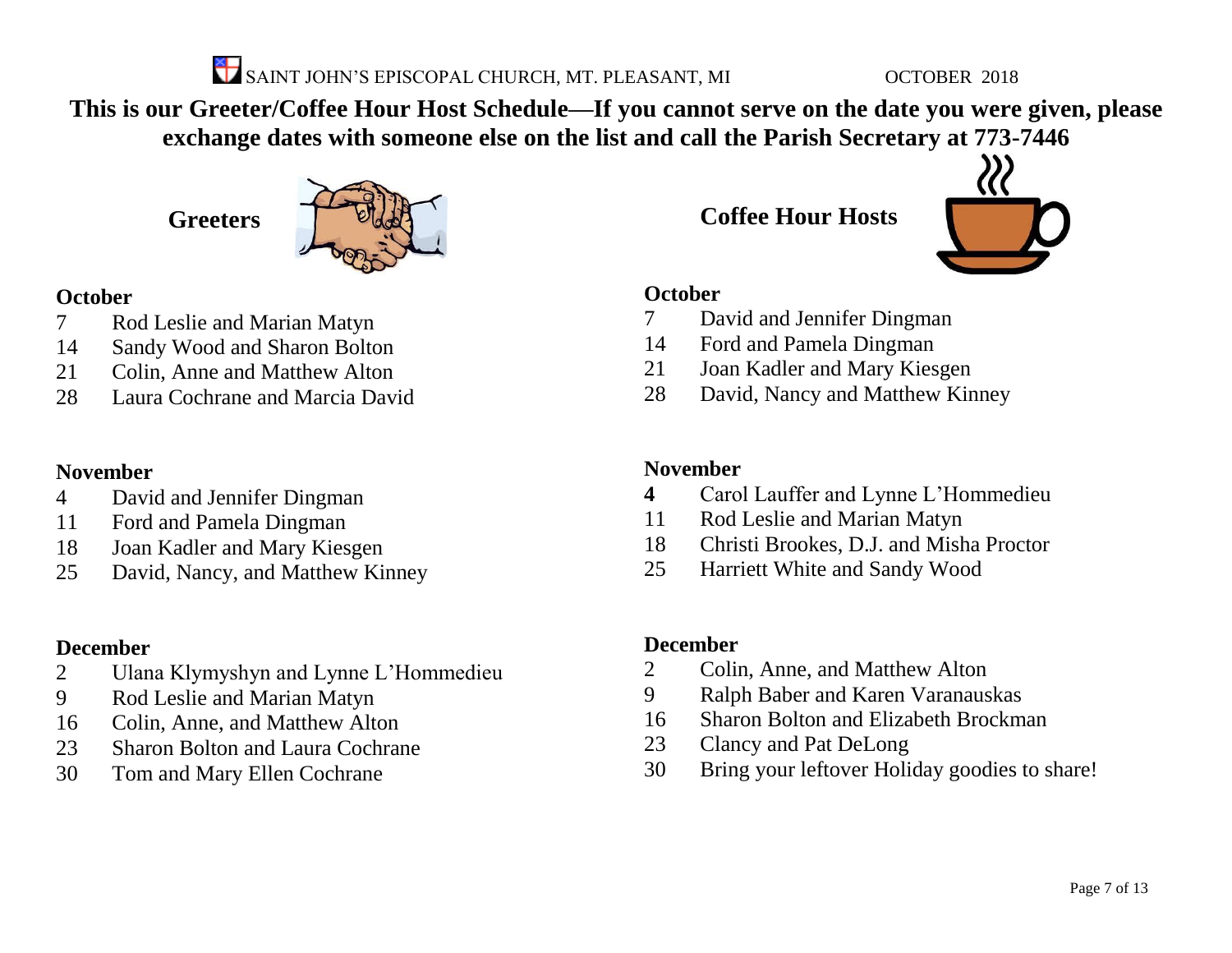### **St. John's Episcopal Church Mt. Pleasant, MI 48858 Vestry Minutes, September 9, 2018**

Present are Adam Baker (clerk), Tom Cochrane, Clancy DeLong, David Shirley, Eric Vineguerra, Bernice Cole, Marcia David, Harriett White, Nancy Herman-Kinney, Ulana Klymyshyn.

Bernice opens with a prayer. Vestry welcomes Harriet. Marcia moves to approve August minutes, Nancy seconds. Vestry approves August minutes.

Clancy reports that we have exceeded the Rector Discretionary Fund for the year. Clancy reports that we are about 2/3 of the way through our budget for the year. This is normal for end of summer. Everything else in budget looks in good shape. When Clancy looks into updating QuickBooks we will decide if the cost is worth it for this year.

David announces that he will not approve any new initiatives until a new rector is installed, so we focus on the projects we have before starting new ones.

Clancy mentions that now is a good time to bring budget items up to date without Rector's wages in the budget.

Clancy leaves.

Diane mentions that there are a few people in the parish with severe gluten intolerance. We use a separate paten and chalice for gluten-free wafers. She suggests that to maintain the "one bread, one cup" ritual ideal, we consider switching to all gluten-free bread. She also suggests we look into buying a bigger paten with a better lip. Vestry expresses support for her plan.

David proposes that we adopt the same language from the previous charge with amended language to have a budget of \$20,000 for search committee and recognize the role of the new Canon Missioner. David believes we should try to form the search committee by October. David believes our agenda for the October meeting should focus primarily on forming the search committee.

Nancy reports that the two bids she received for painting and power-spraying the building are very different. Tom moves we accept Travis's bid for doing the whole building, Eric seconds. Tom moves we amend the motion to also give Nancy permission to buy paint for the job. Vestry approves amendment. Vestry approves motion.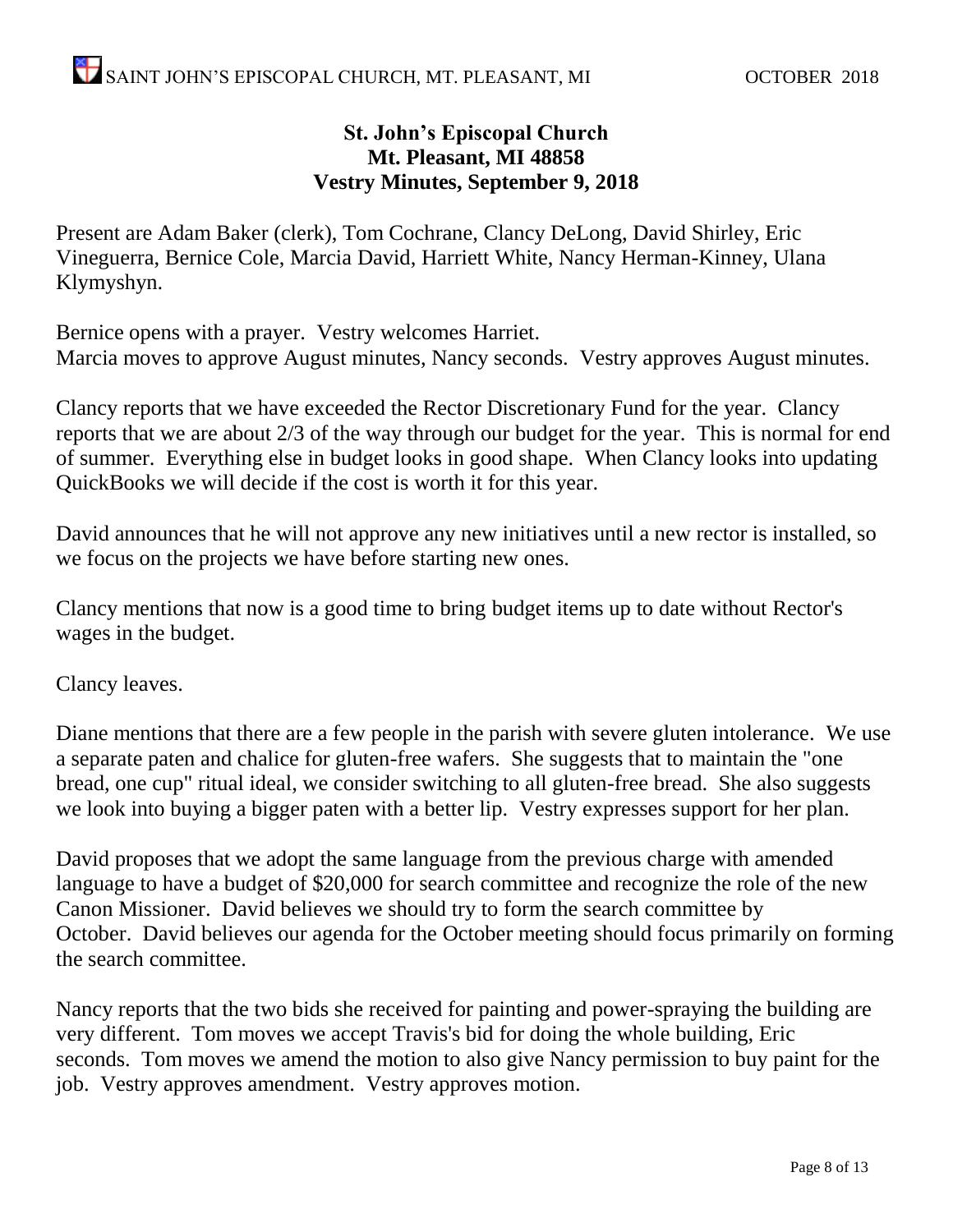David mentions the noise in the parish hall, both from the HVAC system and ambient reverberation. David knows a company in Grand Rapids who will do acoustic remodeling. David would like them to do an inspection and give a quote. Vestry expresses support, with Tom reminding David to be sure whether the quote is free or not before asking them to inspect the premises. David also asks the Vestry if St. Johns should register (for free) at the Let Peace Reign event at Island Park on September 29. David also encourages as many people as possible to register for and attend the discernment retreat at Emmaus at the end of this month.

Next meeting is scheduled for Oct 14th.

Bernice moves Vestry adjourn, Nancy seconds. Vestry adjourns.

Faithfully submitted, Adam Baker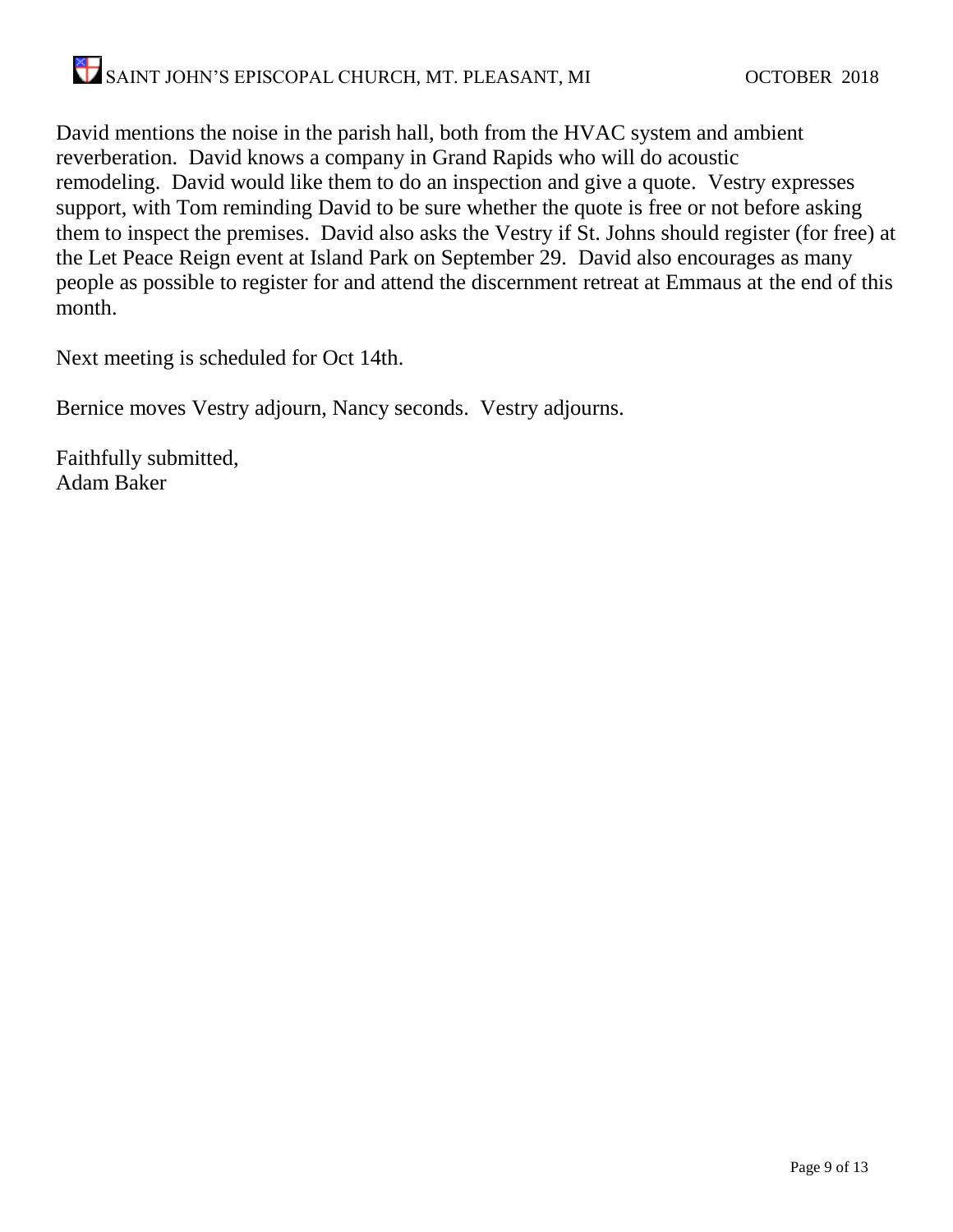#### August 2018 Financial Report

Below is a summary of operating fund activity through the end of August (66.67%).

#### **Operating fund receipts over (under) expenditures ................. \$ (16,615.76)**

Through August, pledges are down 3.5%. This is very important due to additional costs that will be incurred with the exterior painting of the parish hall. Also, our Capital Fund reserve is at \$13K. Please verify that both your operating and capital campaign pledges are up to date.

#### **Cash balances on August 31, 2018 are as follows:**

| Capital Campaign funds balance on January 1, 201820,103.05 |  |
|------------------------------------------------------------|--|
| Capital Campaign funds balance on August 31, 201812,667.77 |  |

#### **Capital Fund Activity For August:**

|--|--|--|--|--|

#### **BUILDING PROJECT**

| Non-Capitalized Expenses (Bank Fees/Interest) 16,974.50 |  |
|---------------------------------------------------------|--|

|--|--|

Anticipated Expenses:

### **TOTAL PROJECT COST.....................................475,910.92**

Clancy DeLong Vestry Treasurer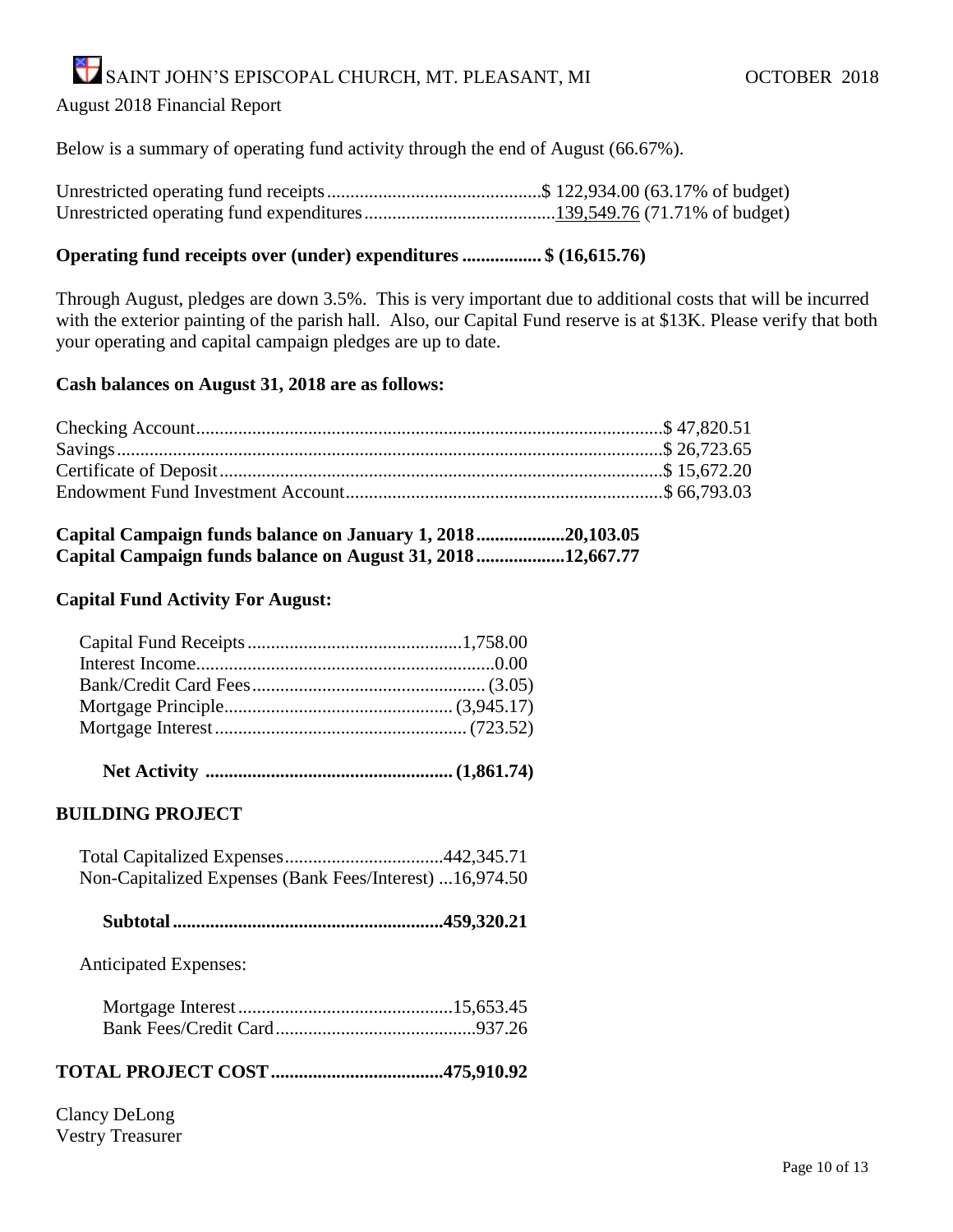### **ANGLICAN WORTHIES**

### 335. Temple, Frederick (1821-1902) Archbishop of Canterbury

Photographs of Temple give a distinct impression of confidence and self-reliance that hide his unselfish work ethic and his humanity. It is true that Temple maintained "strong principles of morality and piety; these were what the drudgery of church life led to," he said, and these he hammered home. If some of us no longer respect the earnestness that seems so characteristic of the best-known figures of that age, which we associate with \*Gladstone, Thomas \*Arnold, and others, we need to look at them more closely. I think their deep Christian faith maintained them to a degree less familiar to us.

Temple was born on Santa Maura, one of the Greek islands under British rule, where his father was Resident. Later the family moved to Corfu. His father, disliking his post, moved the family to a farm in Devon, where he tried to make an honest living in the soil. The elder Temple was contumacious, picking quarrels with his neighbors over the Corn Laws and other issues. He took a position of Lieutenant-Governor of Sierra Leone, where he soon died, leaving behind on the farm his wife and eight children who survived infancy, needing their maintenance and education. At first Temple was schooled by his mother, who drilled him in Latin, a subject she did not grasp herself. Mark Chapman says that Temple never forgot his debt to his mother for his early education and remained close to her for the rest of his life.

Despite the eminence he later achieved, he never "left the farm," so to speak. David Edwards states that "to the end of his days he retained the marks of his childhood: a rough accent, no small talk, clarity and directness of mind, an unswerving strength which made light of the burden of incessant labour despite heart trouble and failing eyesight." Even when he became a schoolmaster at Rugby, he loved to climb trees, and would boast of his skill in ploughing and threshing to others whose smooth hands had never touched a farm implement.

But at least in Devon he was able to be properly schooled. In 1834 he was enrolled in Blundell's School in Tiverton, where he quickly became outstanding. Blundell's had an endowed scholarship to university, which Temple won, and in 1839 enrolled at Balliol, in Oxford. He could not have chosen a better place for modern, liberal learning. This was Benjamin \*Jowett's college! Temple's academic strength was "maths," as the British call it. At Balliol he was almost impoverished. He could not afford wine with meals, nor a fire in his room, nor lamp in the evening. (He used to sit in the lighted stairway to read!) He was reading Kant and \*Coleridge; he liked philosophy. He studied under Archibald Tait and W.G. Ward, names mentioned in these essays before. He found the new German biblical commentaries, which challenged the veracity of the Bible, interesting, as did \*Clough. He attended \*Newman's popular Sunday afternoon homilies and came away thrilled. He became very popular among his classmates, among whom we note Clough, of course, A.P. \*Stanley, Matthew Arnold (son of Thomas Arnold of Rugby), and others who would become distinguished in the Church. And, of course, he studied under Jowett.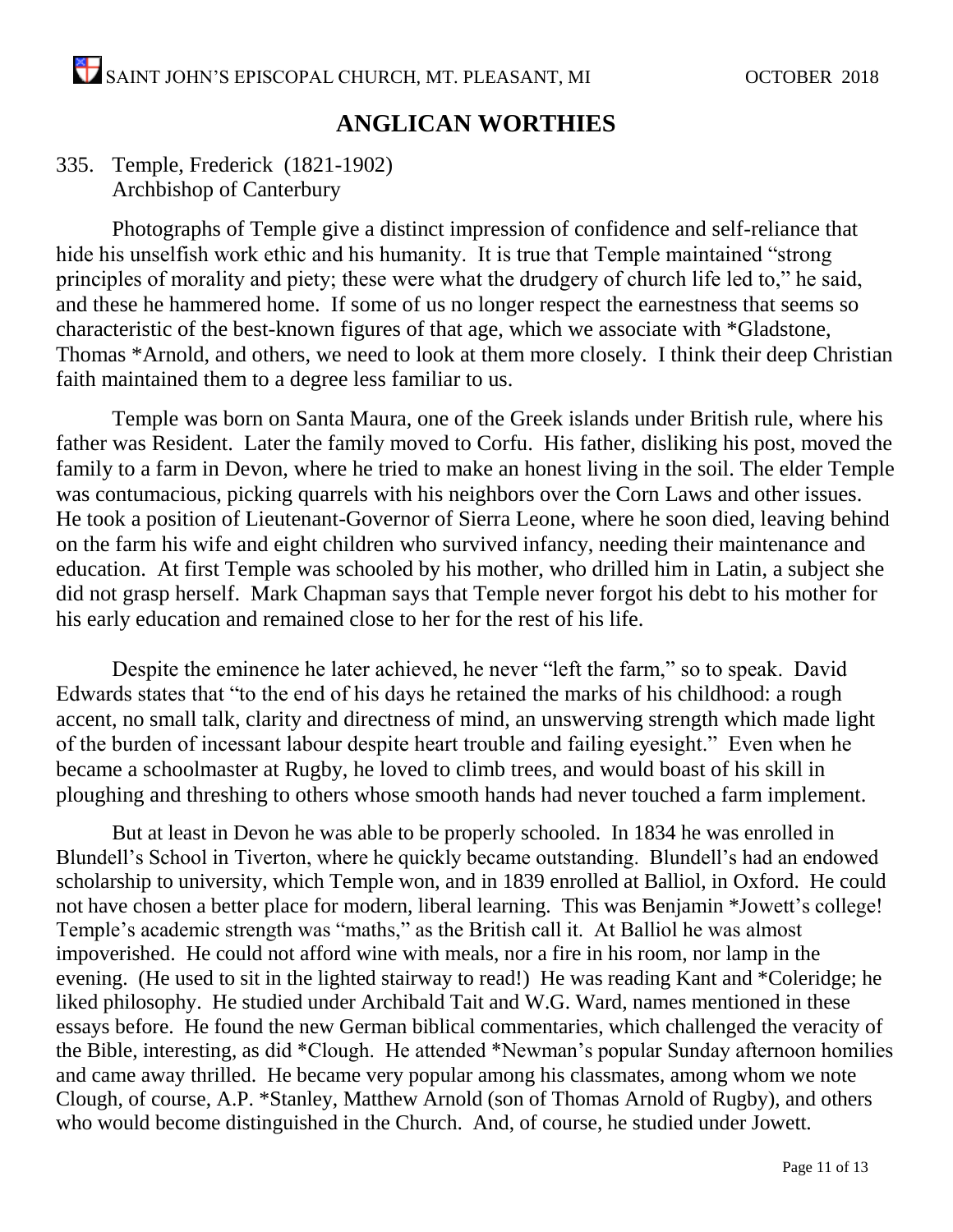(Temple's widowed mother moved to Oxford to be near her boy.) Temple graduated in first class honors in classics and mathematics. He was immediately offered a fellowship; i.e., he was asked to remain and teach. A trustee of the college said to him, "Temple, I cannot say what you are going to be, but this I am sure of, that if you live long enough, you will be one of the greatest men in England."

The purpose of higher education is to learn, to be introduced into new ideas to get your stupid mind changed. Chapman tells us that Temple came to Oxford as a Tory, but because of his education, he gradually became more of a Gladstonian liberal. In 1846, while still at Oxford. He was on the election committee charged with deciding what to do in the case of his mathematics tutor, W.G. Ward, who was influenced by Newman and becoming Roman Catholic. Temple ruled with the university against censure and "degradation." Later, when the Oxford dons, after the furor over Tract 90 had died down, wanted to condemn Bishop Hampden for his lack of orthodoxy, Temple backed off. Temple was ordained transitional deacon in 1846; the following year he was ordained priest by Samuel Wilberforce. He remained in Oxford another year.

From 1848 to 1857 Temple served on a committee of the Privy Council on Education first as an "examiner." His particular interest was in the preparation of a curriculum to train persons how to teach. In 1849 he was appointed Principal of Kneller Hall, a new institute designed to prepare others for work educating children in workhouses. This venture was eventually a failure because clergy protested that religious education would be neglected; besides, the pupils were not very bright. There was no "system" of general education for children at this time; this was England, not Scotland. Regardless of the failure of this project, it caught the attention of Oxford and Cambridge to develop curricula, with Temple's input, to prepare teachers.

When Archibald Tait, as Headmaster of Rugby, left to become Bishop of London, he invited Temple to succeed him. Temple declined; he really hoped to succeed Jowett as Master at Balliol. Ten years later the post fell vacant. Tait approached him again; this time Temple accepted, becoming headmaster of the school that, since the days of Thomas Arnold, had become the most distinguished public school in the kingdom. It was at Rugby that Temple, not Arnold, became the most distinguished schoolmaster of his time. He rejuvenated the place, which had been coasting on its laurels.

Temple increased his staff, adding more teachers—and paying them more. He liberalized the curriculum, making English language and literature "subjects" and expanding instruction in history and the sciences. He raised funds to construct a new building for music and the arts. Rugby football, heretofore a pretty brutal contact sport, fraught with injuries, was toned down to make it safer and more accessible to boys. Temple was a grim disciplinarian, but very popular among the students. "A beast," they called him, "but a just beast." During his tenure applications for admission increased to three times the number of places.

While headmaster he was asked on two occasions to report to commissioners on the state of secondary education in the kingdom. His recommendations led to the Public Schools Act of 1868. In 1869 Gladstone offered Temple the deanery of Durham Cathedral, which he declined. The Gladstone offered him the choice of four bishoprics. Temple close Exeter, the seat of his boyhood. (To be cont'd.) --hlf